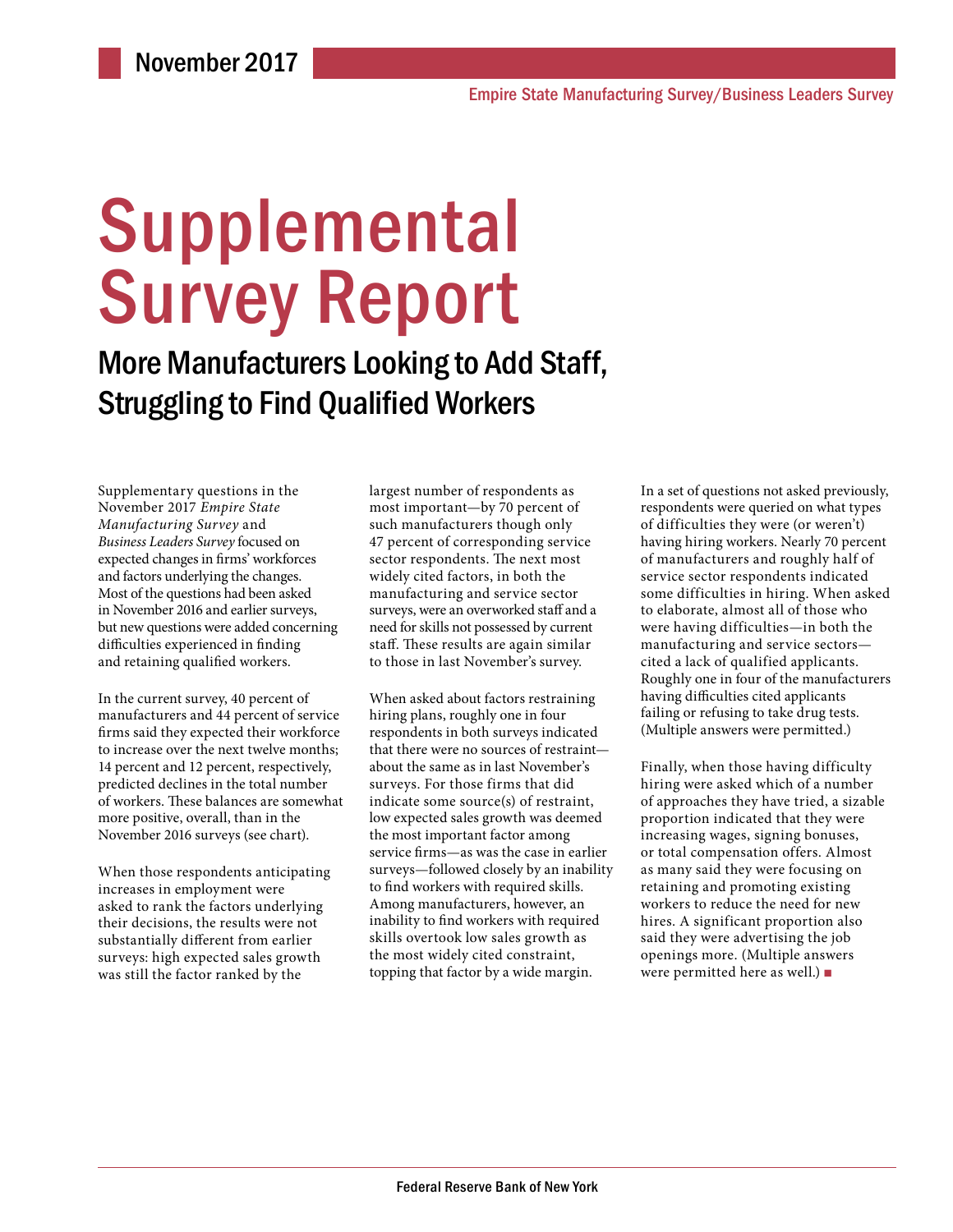### QUESTION 1

**For each category, please indicate the number of employees you have currently.**

|                   | <b>Empire State Manufacturing Survey</b> |                                        |                         |                         | <b>Business Leaders Survey</b><br><b>Percentage of Respondents</b> |                                        |                         |                         |                         |
|-------------------|------------------------------------------|----------------------------------------|-------------------------|-------------------------|--------------------------------------------------------------------|----------------------------------------|-------------------------|-------------------------|-------------------------|
|                   | <b>Percentage of Respondents</b>         |                                        |                         |                         |                                                                    |                                        |                         |                         |                         |
|                   | November<br>2017                         | November<br>2016                       | <b>November</b><br>2015 | <b>November</b><br>2014 |                                                                    | November<br>2017                       | <b>November</b><br>2016 | <b>November</b><br>2015 | <b>November</b><br>2014 |
| Under 100         | 66.7                                     | 64.2                                   | 54.6                    | 60.4                    |                                                                    | 63.5                                   | 55.0                    | 51.1                    | 43.2                    |
| 100 to 150        | 11.9                                     | 11.9                                   | 17.6                    | 14.3                    |                                                                    | 8.2                                    | 11.3                    | 7.6                     | 7.6                     |
| 150 to 200        | 4.8                                      | 5.5                                    | 11.1                    | 7.7                     |                                                                    | 3.8                                    | 7.3                     | 8.4                     | 9.8                     |
| 200 to 500        | 12.7                                     | 11.9                                   | 8.3                     | 9.9                     |                                                                    | 11.9                                   | 9.9                     | 11.5                    | 18.2                    |
| 500 or more       | 4.0                                      | 6.4                                    | 8.3                     | 7.7                     |                                                                    | 12.6                                   | 16.6                    | 21.4                    | 21.2                    |
|                   |                                          | <b>Average Percentage of Employees</b> |                         |                         |                                                                    | <b>Average Percentage of Employees</b> |                         |                         |                         |
| Employee category |                                          |                                        |                         |                         |                                                                    |                                        |                         |                         |                         |
| Full-time workers | 93.8                                     | 95.4                                   | 93.3                    | 92.2                    |                                                                    | 86.0                                   | 92.2                    | 76.2                    | 82.6                    |
| Part-time workers | 3.7                                      | 2.2                                    | 3.4                     | 2.5                     |                                                                    | 9.2                                    | 7.2                     | 16.2                    | 15.1                    |

Contract workers 2.5 2.4 3.2 5.4 4.8 0.6 7.6 1.5

#### QUESTION 2

**Do you expect that your number of employees will increase, remain unchanged, or decrease over the next twelve months?**

|                  | <b>Empire State Manufacturing Survey</b> |                  |                  |                  | <b>Business Leaders Survey</b>   |                  |                  |                  |  |
|------------------|------------------------------------------|------------------|------------------|------------------|----------------------------------|------------------|------------------|------------------|--|
|                  | <b>Percentage of Respondents</b>         |                  |                  |                  | <b>Percentage of Respondents</b> |                  |                  |                  |  |
|                  | November<br>2017                         | November<br>2016 | November<br>2015 | November<br>2014 | November<br>2017                 | November<br>2016 | November<br>2015 | November<br>2014 |  |
| Increase         | 39.7                                     | 29.6             | 36.4             | 49.5             | 44.1                             | 44.1             | 40.3             | 43.8             |  |
| Remain unchanged | 46.0                                     | 53.7             | 47.7             | 40.7             | 44.1                             | 36.8             | 47.8             | 44.5             |  |
| Decrease         | 14.3                                     | 16.7             | 15.9             | 9.9              | 11.8                             | 19.1             | 11.9             | 11.7             |  |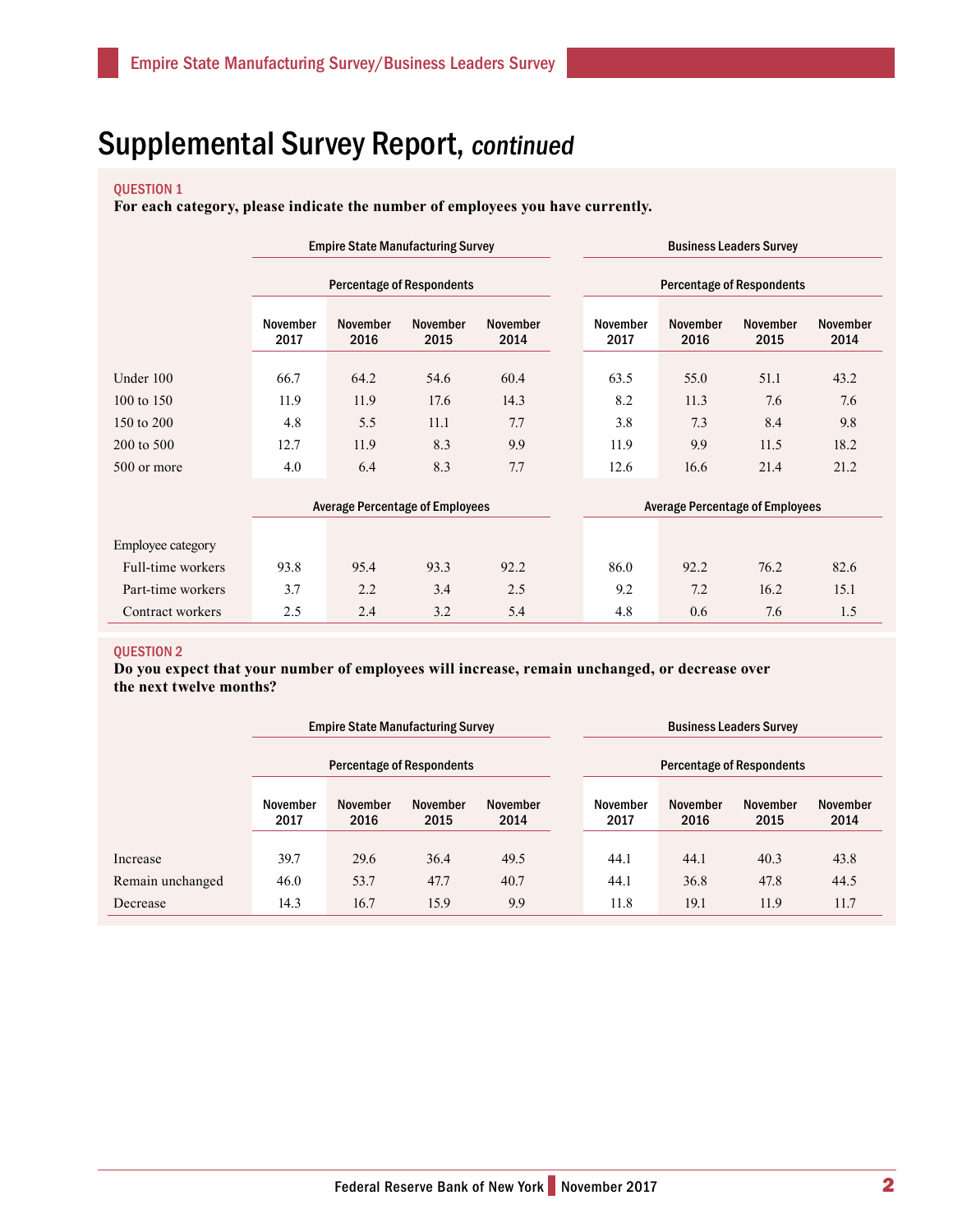#### HISTORICAL OVERVIEW FOR QUESTION 2

**Do you expect that your number of employees will increase, remain unchanged, or decrease over the next twelve months?**





#### QUESTION 3

**If you plan to increase total employment: What are the three most important factors behind your plans to increase employment? Please rank up to three factors.**

|                                             |                   | <b>Empire State Manufacturing Survey</b>                  |                                | <b>Business Leaders Survey</b>                                   |                                 |                                |  |
|---------------------------------------------|-------------------|-----------------------------------------------------------|--------------------------------|------------------------------------------------------------------|---------------------------------|--------------------------------|--|
|                                             |                   | <b>Percentage of Respondents</b><br>Ranking the Factor as |                                | <b>Percentage of Respondents</b><br><b>Ranking the Factor as</b> |                                 |                                |  |
|                                             | Most<br>Important | <b>Second Most</b><br>Important                           | <b>Third Most</b><br>Important | Most<br>Important                                                | <b>Second Most</b><br>Important | <b>Third Most</b><br>Important |  |
| Expected growth of sales is high            | 70.0              | 12.0                                                      | 4.0                            | 46.5                                                             | 15.5                            | 12.7                           |  |
| Reduced employment too much in recession    | 2.0               | 2.0                                                       | 4.0                            | 0.0                                                              | 4.2                             | 2.8                            |  |
| Current staff are overworked                | 14.0              | 28.0                                                      | 22.0                           | 11.3                                                             | 23.9                            | 14.1                           |  |
| Need skills not possessed by current staff  | 4.0               | 38.0                                                      | 16.0                           | 16.9                                                             | 22.5                            | 8.5                            |  |
| Labor costs have fallen                     | 0.0               | 0.0                                                       | 0.0                            | 0.0                                                              | 0.0                             | 1.4                            |  |
| Decreased economic or financial uncertainty | 0.0               | 2.0                                                       | 10.0                           | 2.8                                                              | 8.5                             | 9.9                            |  |
| Firm's financial position has improved      | 4.0               | 8.0                                                       | 22.0                           | 7.0                                                              | 11.3                            | 23.9                           |  |
| Other factors                               | 6.0               | 2.0                                                       | 6.0                            | 15.5                                                             | 2.8                             | 2.8                            |  |

*Note: Responses to this question are reported as a percentage of those indicating "increase" in Question 2.*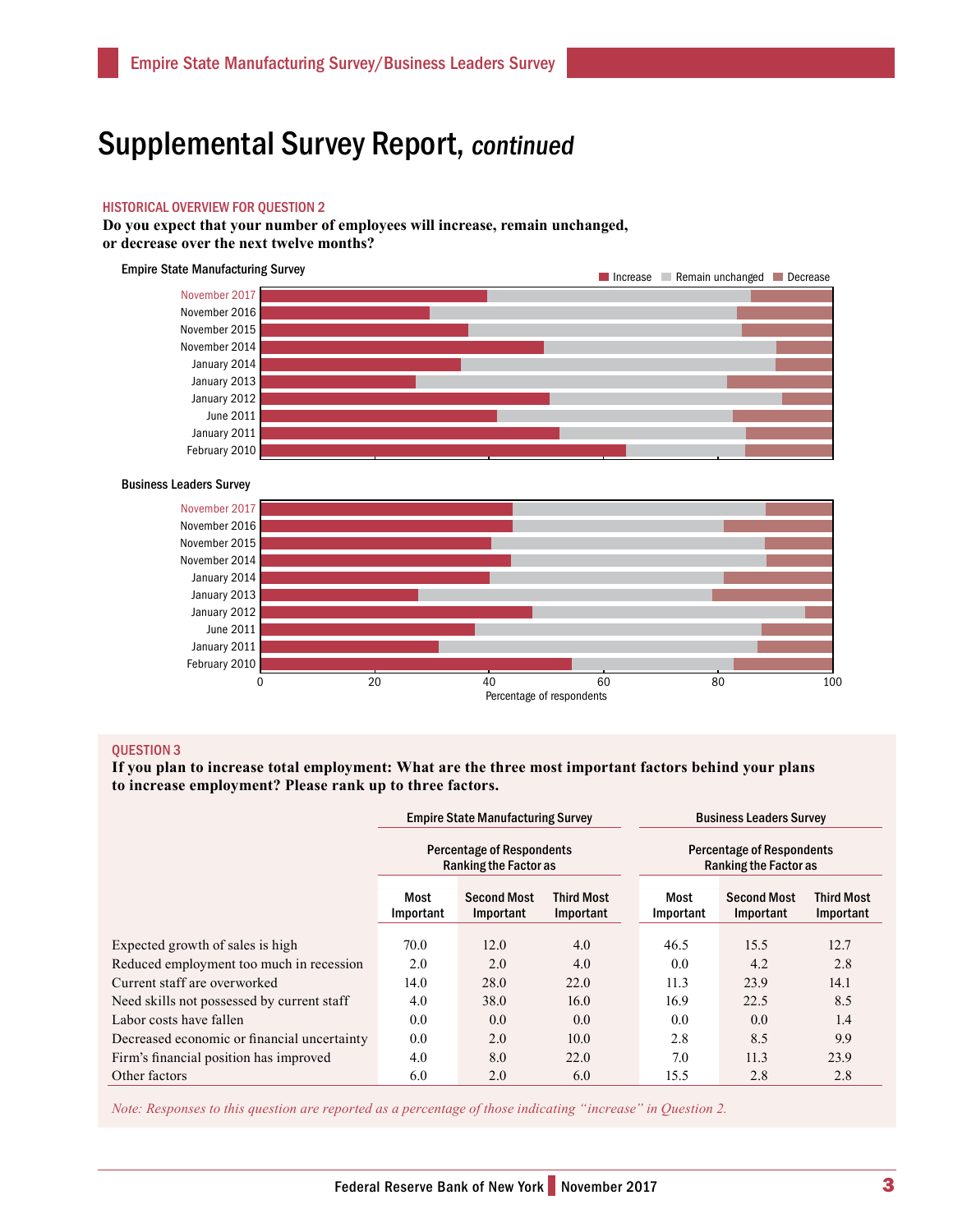#### QUESTION 4

**What are the three most important factors, if any, restraining your hiring plans? If there are no important factors restraining your hiring plans, please check "no sources of restraint" below. Otherwise, please rank up to three factors.**

|                                                            |                                                                  | <b>Empire State Manufacturing Survey</b> |                         | <b>Business Leaders Survey</b>                                   |                                 |                                |
|------------------------------------------------------------|------------------------------------------------------------------|------------------------------------------|-------------------------|------------------------------------------------------------------|---------------------------------|--------------------------------|
|                                                            | <b>Percentage of Respondents</b><br><b>Ranking the Factor as</b> |                                          |                         | <b>Percentage of Respondents</b><br><b>Ranking the Factor as</b> |                                 |                                |
|                                                            | Most<br>Important                                                | <b>Second Most</b><br>Important          | Third Most<br>Important | Most<br>Important                                                | <b>Second Most</b><br>Important | <b>Third Most</b><br>Important |
| Expected growth of sales is low                            | 25.0                                                             | 6.3                                      | 9.4                     | 27.4                                                             | 14.5                            | 7.3                            |
| Current staff are underutilized/working reduced hours      | 2.1                                                              | 9.4                                      | 5.2                     | 3.2                                                              | 4.8                             | 7.3                            |
| Cannot find workers with required skills                   | 39.6                                                             | 12.5                                     | 7.3                     | 25.0                                                             | 8.9                             | 8.9                            |
| Labor costs are high                                       | 12.5                                                             | 18.8                                     | 15.6                    | 8.1                                                              | 14.5                            | 8.1                            |
| Uncertainty about the cost of health insurance             | 5.2                                                              | 11.5                                     | 8.3                     | 2.4                                                              | 11.3                            | 8.9                            |
| Uncertainty about other regulations or government policies | 5.2                                                              | 11.5                                     | 10.4                    | 6.5                                                              | 10.5                            | 9.7                            |
| Firm's financial position has deteriorated                 | 3.1                                                              | 5.2                                      | 7.3                     | 4.0                                                              | 1.6                             | 7.3                            |
| Want to keep operating costs low                           | 6.3                                                              | 24.0                                     | 25.0                    | 20.2                                                             | 22.6                            | 22.6                           |
| Other factors                                              | 7.3                                                              | 1.0                                      | 4.2                     | 5.6                                                              | 1.6                             | 0.8                            |
| Percentage indicating no sources of restraint              |                                                                  | 24.0                                     |                         |                                                                  | 25.0                            |                                |

#### QUESTION 5

**Which of the following best describes your use of changes in wages and salaries to retain existing employees?**

|                                                                                                      |                  | <b>Empire State Manufacturing Survey</b> | <b>Business Leaders Survey</b>   |                  |  |
|------------------------------------------------------------------------------------------------------|------------------|------------------------------------------|----------------------------------|------------------|--|
|                                                                                                      |                  | <b>Percentage of Respondents</b>         | <b>Percentage of Respondents</b> |                  |  |
|                                                                                                      | November<br>2017 | <b>November</b><br>2016                  | November<br>2017                 | November<br>2016 |  |
| Increasing wages and salaries for <i>most</i> job categories<br>by more than in the past few years   | 33.1             | 23.6                                     | 16.0                             | 19.7             |  |
| Increasing wages and salaries for only selected job<br>categories by more than in the past few years | 30.6             | 31.1                                     | 31.5                             | 36.2             |  |
| Neither of the above                                                                                 | 36.3             | 45.3                                     | 52.5                             | 44.1             |  |